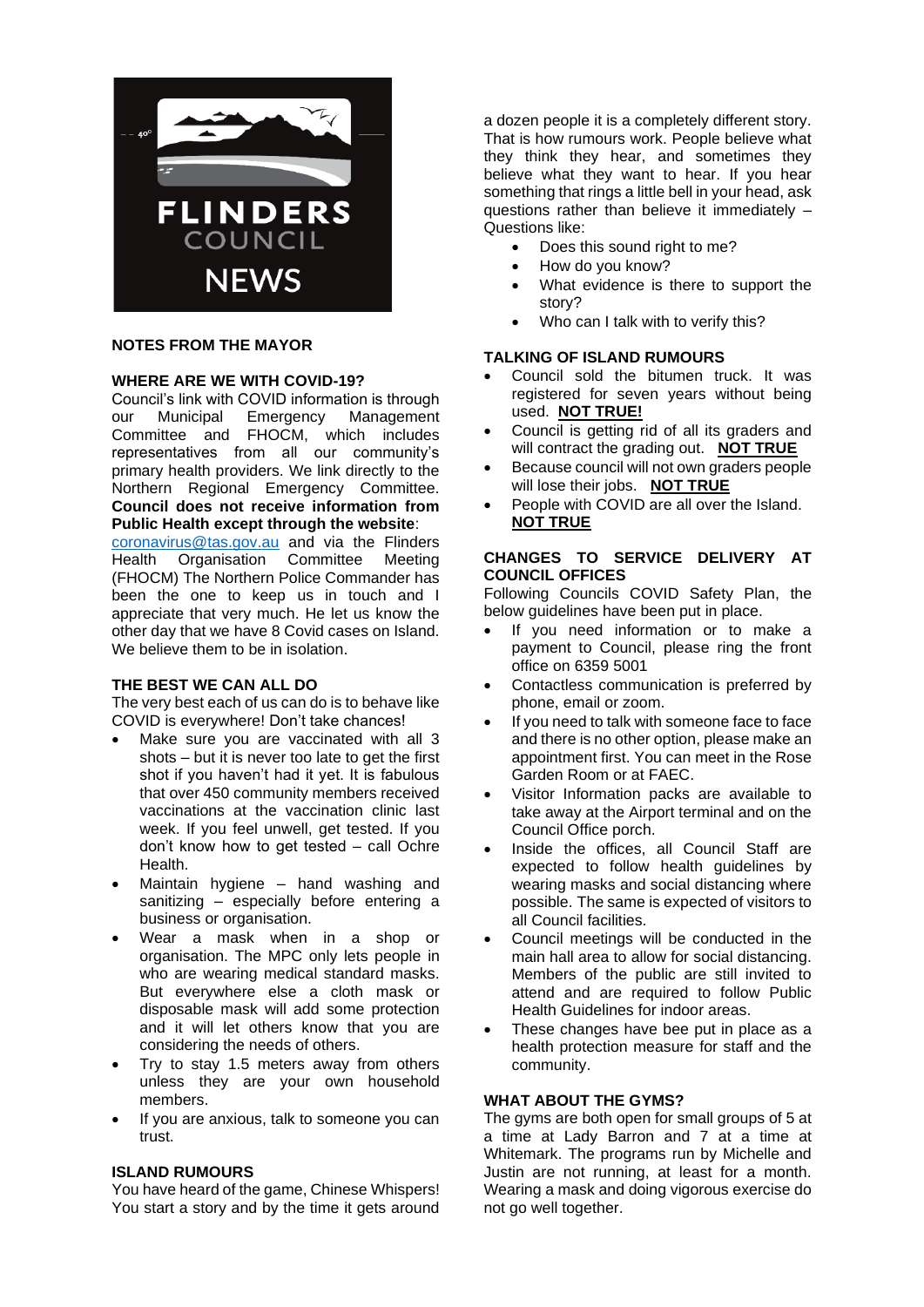## **ROAD MARKING IN WHITEMARK**

White lines were refreshed in Whitemark this week. The white lines will be refreshed in Lady Barron sometime in February, weather permitting.

## **TAKE CARE – STAY SAFE**

Try not to worry – this community is good at protecting each other.

### **PLEASE BE KIND TO EACH OTHER!**

#### **ANNIE REVIE MAYOR**

**EMAIL: [annie.revie@flinders.tas.gov.au](mailto:annie.revie@flinders.tas.gov.au) TEL: 0477 557 338**



**\_\_\_\_\_\_\_\_\_\_\_\_\_\_\_\_\_\_\_\_\_\_\_\_\_\_\_\_\_\_\_\_\_\_\_\_\_\_**

### **CHANGES TO GYM CLASSES**



To reduce the risk of community transmission, we will be suspending all organised group fitness classes with trainers Justin Graham at Whitemark Gym and Michelle Parker at Lady Barron Gym until the beginning of March.

**The community gyms will remain open, and numbers will be limited to:**

- **Lady Barron 5 people at a time**
- **Whitemark 7 people at a time**

At all Flinders Council facilities, properly fitted face masks and scanning via the Check in Tasmania QR code are required. We urge that you follow the check-in procedures for your own safety, as well as the protection of the community.

We appreciate your support in this issue and know our community will follow the guidelines Council has put in place. We will continue to monitor the situation and update the guidelines as required.

#### **WATER RESTRICTIONS**

### **Stage two water restrictions are now in place for Whitemark.**

This is to ensure the community has a continuous water supply over the warmer months due to the Henderson Dam upgrade.

**For information on water restrictions and what it means to you visit: [www.taswater.com.au/news/restrictions](http://www.taswater.com.au/news/restrictions)**

**\_\_\_\_\_\_\_\_\_\_\_\_\_\_\_\_\_\_\_\_\_\_\_\_\_\_\_\_\_\_\_\_\_\_\_\_\_\_**

#### **PAYMENT OF RATES**

**2nd Instalment due Monday 28th February 2022**

### **Rate payment options are listed on the back of your Rates Notice and can be paid:**

- by Credit Card Online at Councils Website www.flinders.tas.gov.au/makea-payment
- or by phoning our Customer Service Centre on 6359 5001
- by Cheque or Money order mailed to GPO Box 40, Whitemark, TAS 7255

**Following Councils COVID Safety Plan, if you need information or to make a payment in person, please ring the front office on 6359 5001 to arrange a time to visit.**

**\_\_\_\_\_\_\_\_\_\_\_\_\_\_\_\_\_\_\_\_\_\_\_\_\_\_\_\_\_\_\_\_\_\_\_\_**

## **ROAD WORKS**

Council is pleased to advise that preliminary work has been completed on Palana Rd and the contractors will return to the Island in February to begin construction work of the road pavement (stabilising) during February.

Construction should take approximately four weeks and during this time, the bitumen sealing contractor will bring their equipment and materials to the island.

This will be followed by the bitumen sealing work, and then the line-marking, guideposts, site clean-up with a scheduled completion date in late March/early April.

Motorists are requested to observe all traffic management directions as work crews and large construction vehicles will be working on the road throughout the construction phase.

Chris Wilson **Manager Infrastructure and Airport**